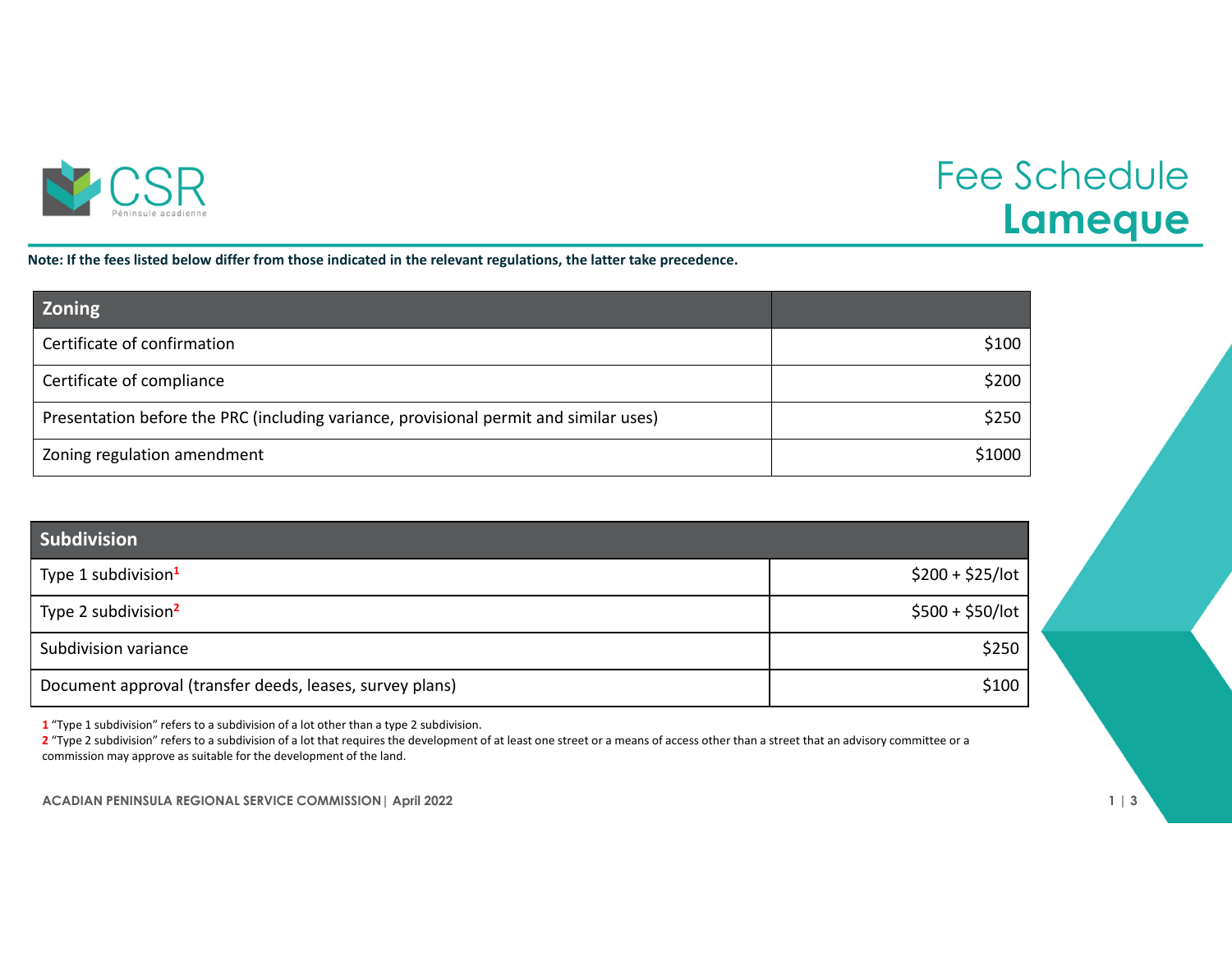

## Fee Schedule **Lameque**

Note: If the fees listed below differ from those indicated in the relevant regulations, the latter take precedence.

| <b>Construction permits</b>                                               |                  |
|---------------------------------------------------------------------------|------------------|
| Construction costs / base rate                                            | \$5              |
| Construction costs per \$1,000 assessed value                             | \$5              |
| <b>Demolition costs</b>                                                   | \$10             |
| Development costs for permits ranging from \$25,000 to \$50,000           | \$0              |
| Development costs for permits ranging from \$50,001 to \$100,000          | \$0              |
| Development costs for permits of \$100,001 or more                        | \$0              |
| The cost of a permit is doubled in the case of an infraction <sup>1</sup> | YES <sup>4</sup> |
| Type A development costs <sup>2</sup>                                     | \$50             |
| Type B development costs <sup>3</sup>                                     | \$80             |
| Type A permit renewal <sup>2</sup>                                        | \$0              |
| Type B permit renewal <sup>3</sup>                                        | \$0              |
| Construction costs (permit renewal)                                       | \$0              |

**ACADIAN PENINSULA REGIONAL SERVICE COMMISSION| April 2022 2 | 3**